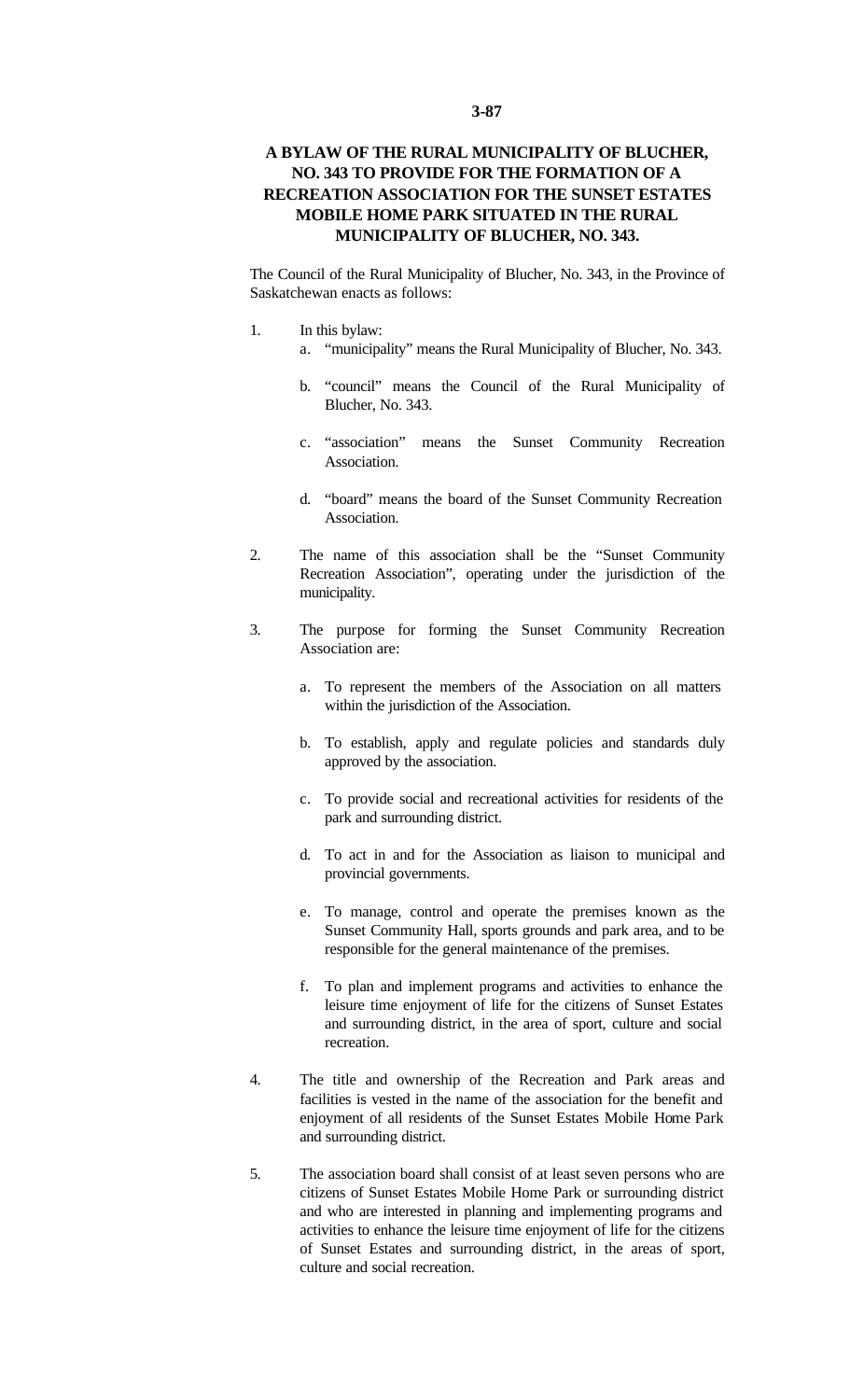- 6. The officers of the Board shall consist of a President, a Vice-President, a Secretary, Treasurer and directors, all of who shall be chosen by the association members at the annual meeting. The officers shall be subject to the approval of council.
- 7. The president or vice president, together with the secretary shall be the signing officers of the board.
- 8. The duties of the officers shall be as follows:
	- a. President To preside over all board meetings and any special related citizen's meetings. To call board meetings, including regular, special and annual meetings.
	- b. Vice-President In absence of the President, to assume all duties and responsibilities of that office. If the office of the President becomes vacant, to assume duties of the President until the next annual meeting.
	- c. Secretary To keep written record of all regular and annual board meetings. Under the direction of the president, to enter into all correspondence in all matters concerning the board and to maintain a recording of all such correspondence.
	- d. Treasurer To keep written record of all financial transactions of the association. To prepare interim reports as requested by the board and submit an annual financial statement.
	- e. Directors To attend all regular, special and annual meetings. To assist in all decision-making.
- 9. An elected official shall hold office until the next annual meeting, at which time that person may once again stand for election to any given office.
- 10. Four directors of the board shall constitute a quorum for a regular or special meeting, with either the president or vice-president in attendance.
- 11. The board shall meet monthly, except for the month of July.
- 12. The annual meeting of the association shall be held not later than May  $1<sup>st</sup>$ . The agenda shall include among other items of business, the following:
	- a. Financial Statement for operation of the association, including revenues and expenditures.
	- b. Reports of the previous year's activities
	- c. Proposed programs and operations of the association for the coming year.
	- d. Proposed budget, including revenues and expenditures for the coming year.
	- e. Nomination and election of the board.
- 13. As soon as possible after each annual meeting, the board shall submit to Council, for their approval, the following:
	- a. The names of the elected officers of the board;
	- b. A copy of the board's financial statement;